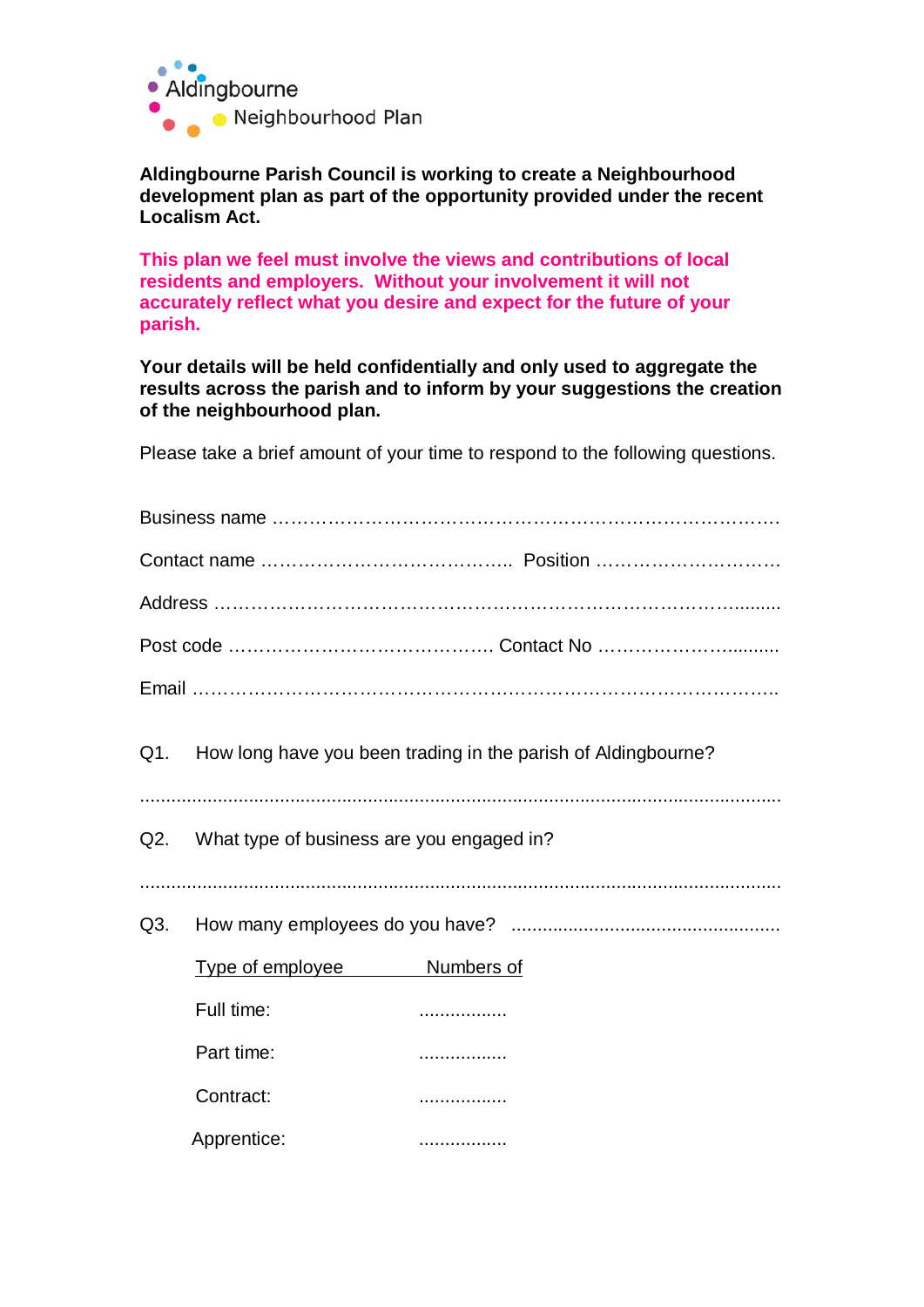

Q4. How many of your employees live in Aldingbourne parish?

.............

Q5. What methods of transport do you and your colleagues use to commute to and from work?

Please indicate the mode of transport for each employee.

| <b>Bus</b> | Car | Rail | Cycle | Walk |
|------------|-----|------|-------|------|
|            |     |      |       |      |

Q6. Does the local transport network either help ............ or hinder .......... your business? Tick one.

Please feel free to comment further

| Q7. | Would super fast broadband significantly enhance the prospects of<br>your business? |                                                              |                                        |  |
|-----|-------------------------------------------------------------------------------------|--------------------------------------------------------------|----------------------------------------|--|
|     |                                                                                     |                                                              |                                        |  |
| Q8. |                                                                                     | Is more land needed for employment premises in Aldingbourne? |                                        |  |
|     |                                                                                     |                                                              |                                        |  |
|     | Please explain                                                                      |                                                              |                                        |  |
|     |                                                                                     |                                                              |                                        |  |
|     |                                                                                     |                                                              |                                        |  |
| Q9. | Are you likely to expand your work force in the near future?                        |                                                              |                                        |  |
|     |                                                                                     |                                                              | 6 to 12 months Y/N 12 to 24 months Y/N |  |
|     | 24 to 36 months $Y/N$                                                               |                                                              |                                        |  |